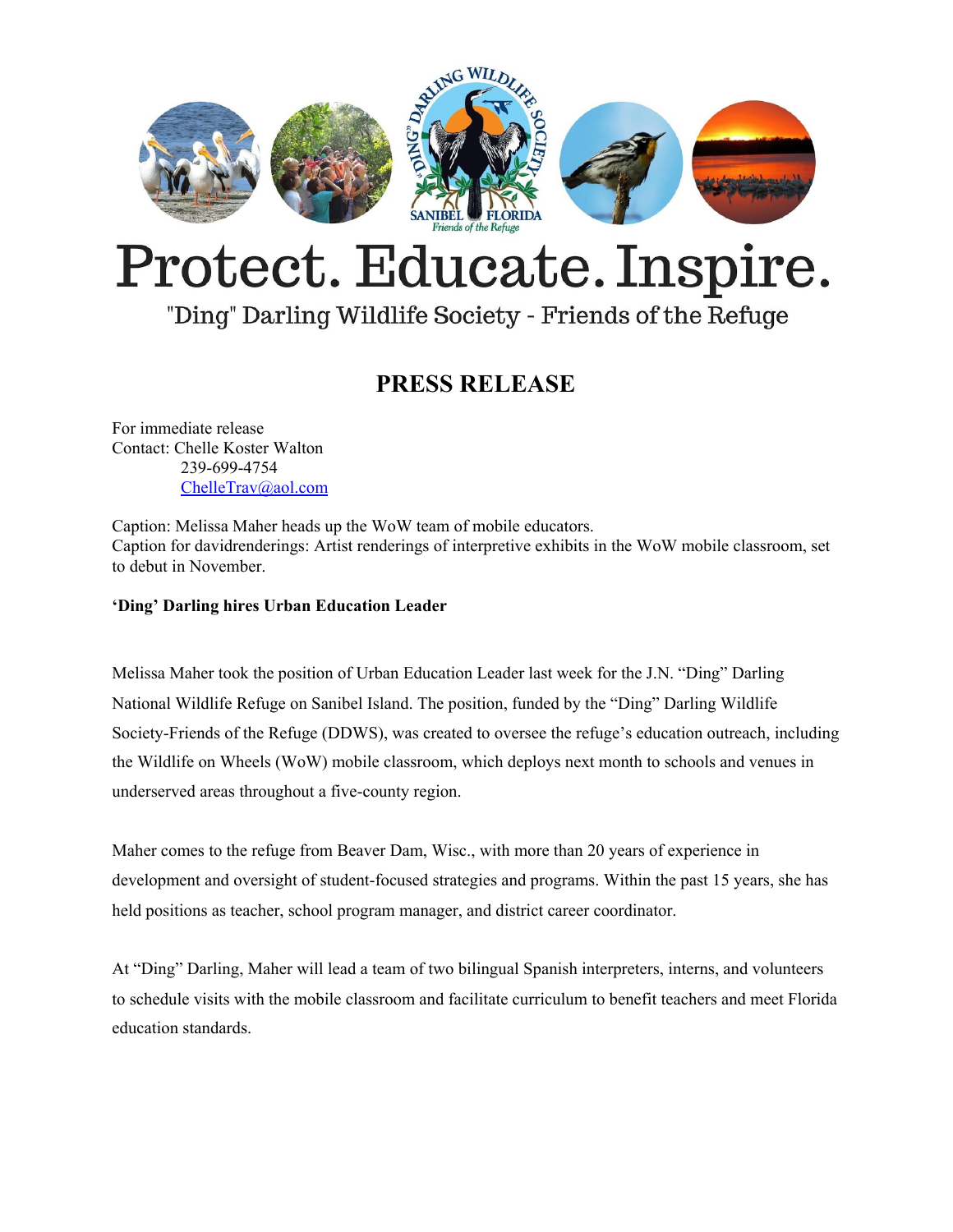"I am honored and excited to be able to launch the WoW project," said Maher, a native of Joliet, Ill. "I will be able to share my passion for nature conservation and wildlife protection with students and community members while they gain a deeper meaning and appreciation for it."

Museum-quality, hands-on exhibits inside WoW will offer a taste of the refuge and natural science lessons to those who are unable to travel to Sanibel for the full "Ding" Darling experience, in keeping with the national refuge system's Urban Wildlife Refuge Partnership initiative.

Learning stations will interpret mangrove ecosystems, water quality and conservation, pollution and plastic, animal scats and tracks, Florida's native animals, and wildlife sounds. The education team has developed lesson plans and bilingual activity sheets geared for grades kindergarten through 12.

"I am looking forward to implementing an engaging curriculum for students that will correlate to the real world," said Maher. "Additionally, I am excited to build positive relationships within the greater community to share the mission of the refuge."

"Melissa is a results-oriented and high-energy educator," said Birgie Miller, DDWS executive director. "Her work experience and skill sets -- along with her energy, enthusiasm, and true belief in our mission -- are a perfect fit for the refuge and DDWS education and development team in reaching and exceeding our short-term and long-range goals, particularly with WoW."

"The positivity and passion for the mission of the refuge truly shines through everyone whom I've met at 'Ding' Darling," said Maher.

Anyone wishing to help support WoW's efforts to bring the refuge to schools, libraries, and events throughout the region can contact Miller at 239-472-1100 ext. 232. To schedule Wow to appear at your school, venue, or event, email [wow@dingdarlingsociety.org](mailto:wow@dingdarlingsociety.org). Visit dingwow.org for more information.

#### ABOUT DDWS

To support DDWS and the refuge with a tax-deductible gift, visit dingdarlingsociety.org or contact Birgie Miller at 239-472-1100 ext. 4 or [director@dingdarlingsociety.org](mailto:director@dingdarlingsociety.org).

As a non-profit 501(c)3 organization, DDWS works to support J.N. "Ding" Darling National Wildlife Refuge's mission of conservation, wildlife and habitat protection, research, and public education through charitable donations and Refuge Nature Shop profits.